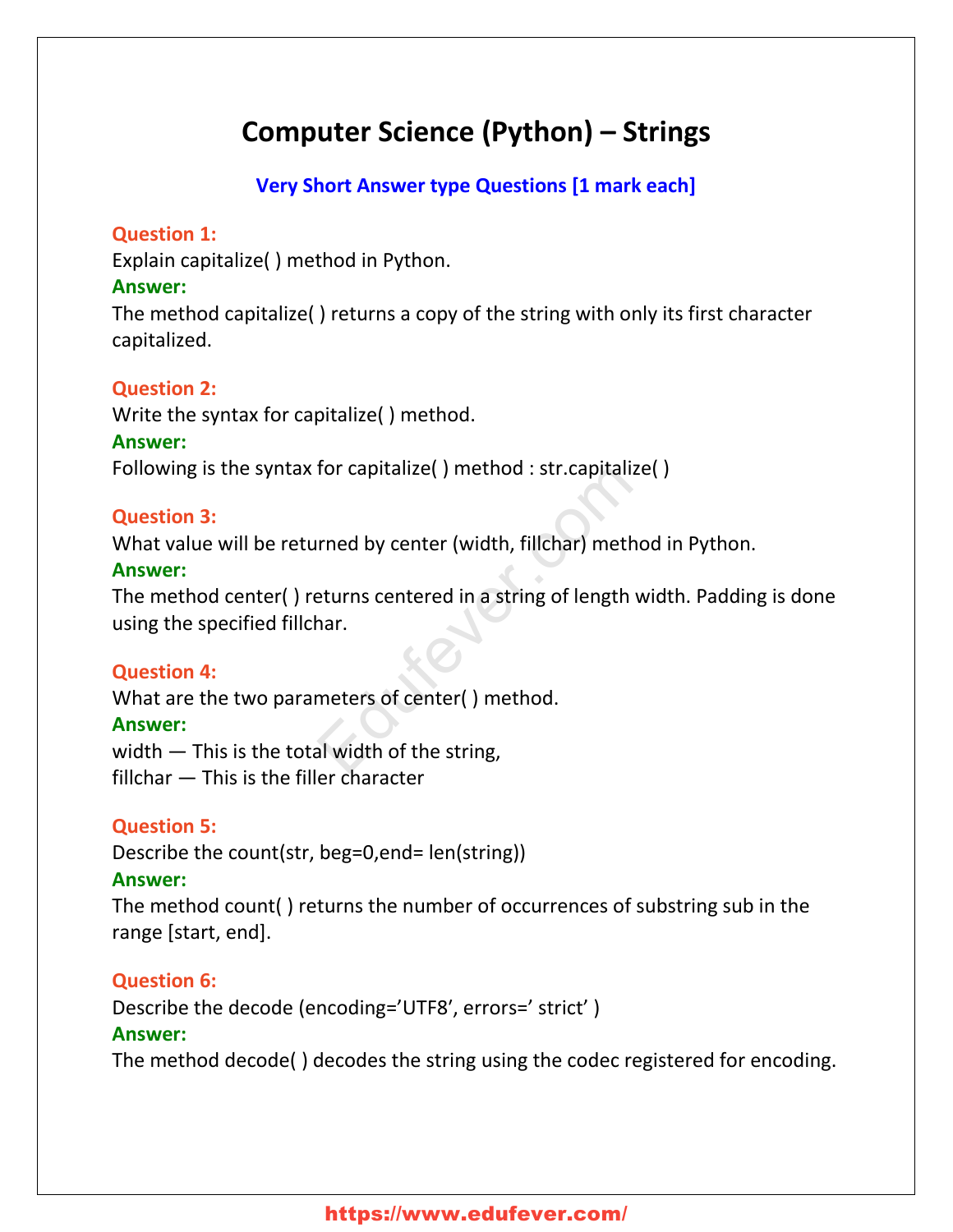#### **Question 7:**

What do you n .an by encode(encoding= 'UTF- 8,errors='strict') **Answer:**

The method encode( ) returns an encoded version of the string. Default encoding is the current default string encoding.

#### **Question 8:**

What do you mean by endswith(suffix, beg=0, end=len(string))

#### **Answer:**

The method endswith( ) returns True if the string ends with the specified suffix, otherwise return False

# **Question 9:**

Write the the syntax for find( ) method **Answer:** Following is the syntax for find( ) method : str.find(str, beg=0 end=len(string))

# **Question 10:**

Write the output of the following code. # !/usr/bin/py thon str1 = "this is string example..., wow!!!";  $str2 = "exam";$ print strl.find(str2); print strl.find(str2,10); print strl.find(str2, 40); **Answer:** For find() method :<br>
len(string))<br>
Perfollowing code.<br>
mple... ,wow!!!";\

15 15 -1

# **Question 11:**

Write the syntax for isalnum( ) method.

#### **Answer:**

Following is the syntax for isalnum( ) method : str.isalnum( )

#### **Question 12:**

Write the output of the following code.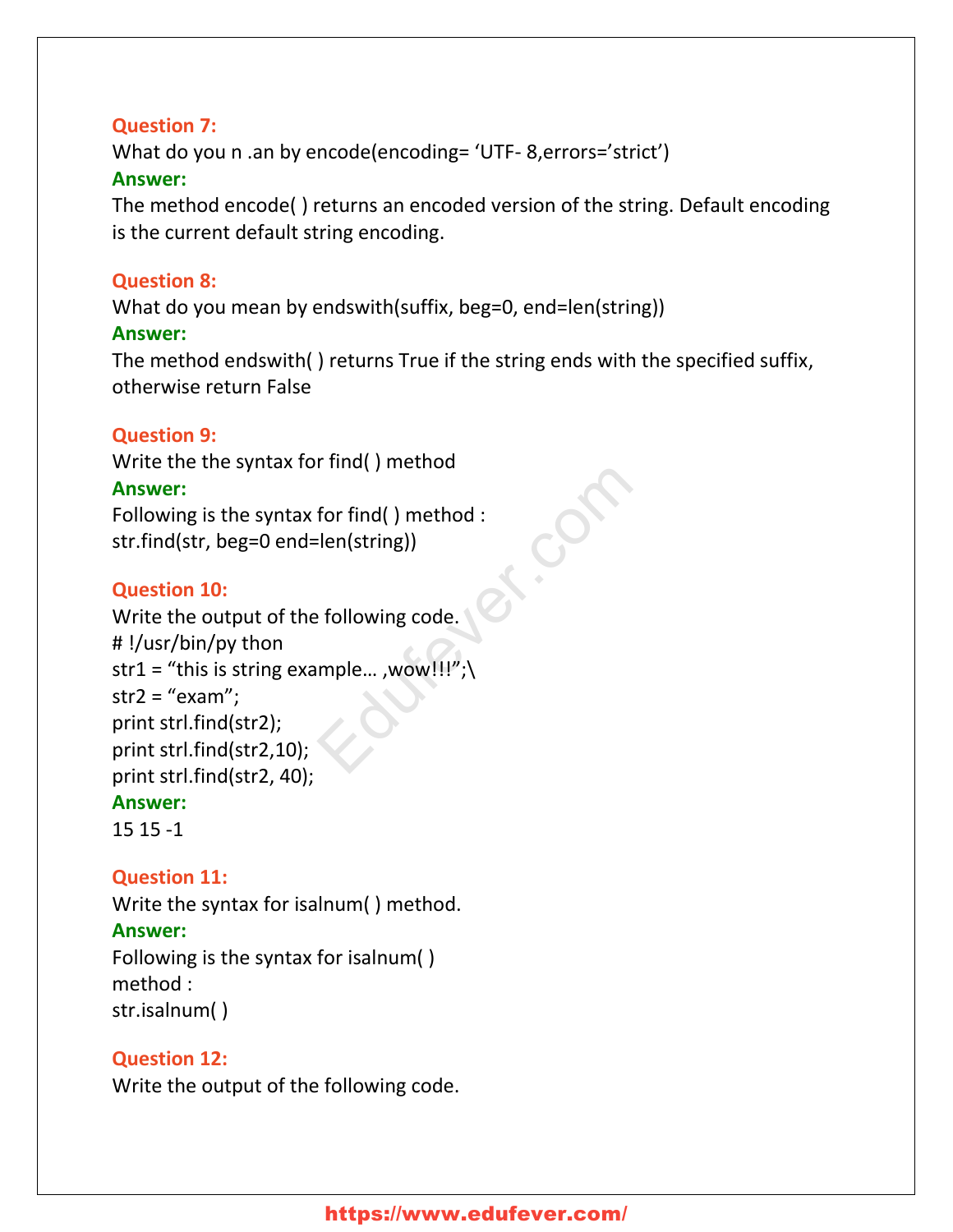```
# !/usr/bin/python
str = "this2009"; # No space in this string print str.isalnum( );
str = "this is string example….wow!!!";
print str.isalnum( );
Answer:
```
True False

#### **Question 13:**

Write the syntax for isalpha( ) method.

#### **Answer:**

Following is the syntax for isalpha( ) method : str.isalpha( )

#### **Question 14:**

Write the output of the following code. # !/usr/bin/python str = "this"; # No space & digit in this string print str.isalpha( ); str = "this is string example….wow!!!"; print str.isalpha( ); **Answer:** exponention of the string print strisalpha<br>
Education (1)<br>
String print strisalpha<br>
String (1)<br>
The string consists of dignosials of dignosials of dignosials of dignosials of dignosials of dignosials of dignosials of digno

True False

#### **Question 15:**

Describe the isdigit( ) method

#### **Answer:**

The method isdigit( ) checks whether the string consists of digits only

#### **Question 16:**

Why we use islower( ) method in python?

#### **Answer:**

The method islower( ) checks whether all the case-based characters (letters) of the string are lowercase

#### **Question 17:**

Describe the isspace( ) method **Answer:** The method isspace( ) checks whether the string consists of whitespace.

#### **Question 18:**

Write the output of the following code.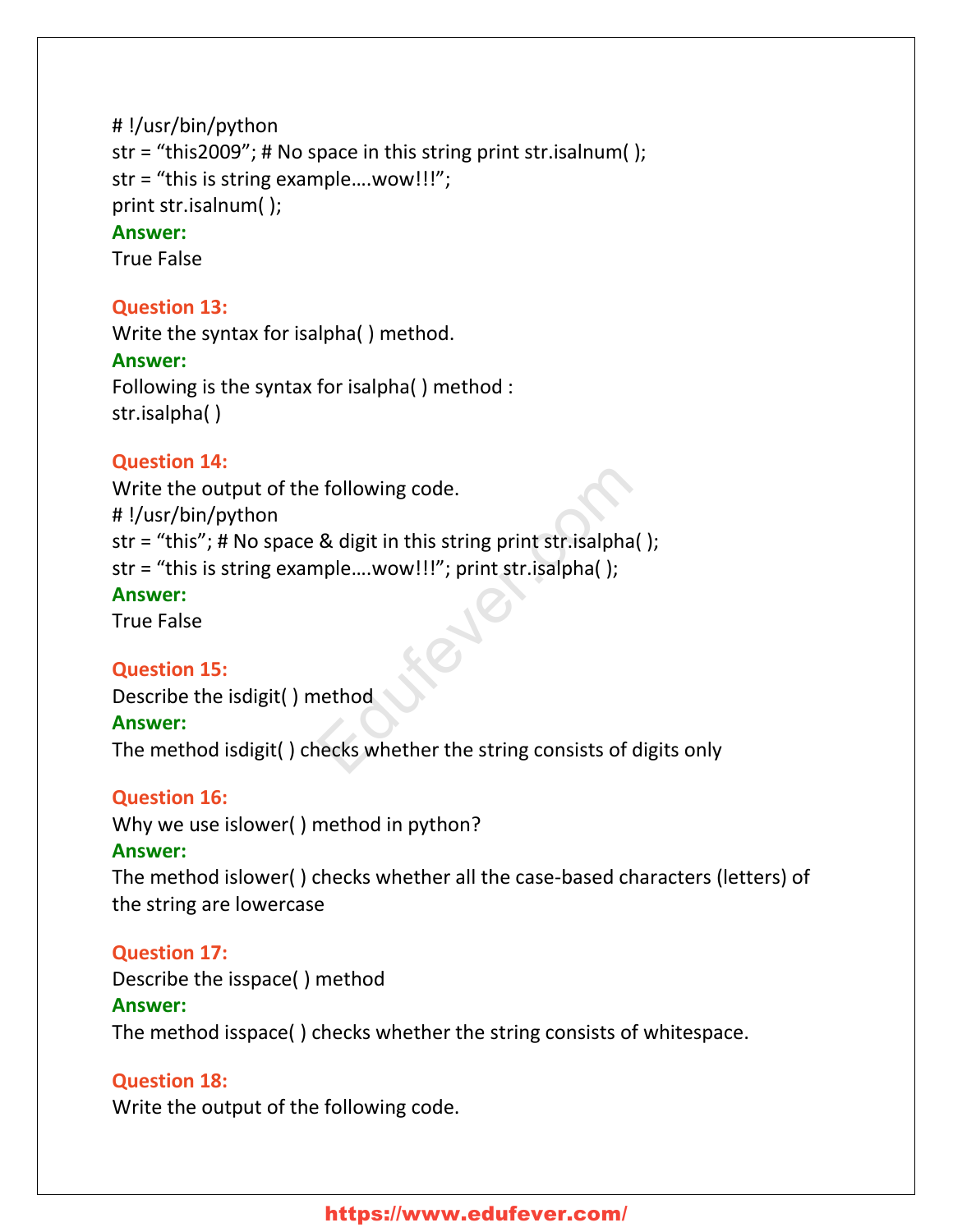# #!/usr/bin/python str =  $" "$ ; print str.isspace( ); str = "This is string example….wow!!!"; print str.isspace( ); **Answer:** True

False

# **Question 19:**

Write the output of the following code. #!/usr/bin/python str = "this is string example….wow!!!"; print str.ljust(50, '0'); **Answer:** This is string example …wow!!!000000000000000000

#### **Question 20:**

Write the output of the following code. # !/usr/bin/python str = "Waltons Technology....wow!!!" print "str.upper() : "str.upper() **Answer:** str.upper() : Waltons Technology ….WOW!!! E.Com

#### **Question 21:**

Rectify the error (if any) in the given statements. >>>str = "Hello World"  $>>str[5] = 'p'$ 

#### **Answer:**

Strings are immutable. So convert to 2.  $list \gt \gt \gt s = list (str)'p'$  $>>s$   $[5]='p'$ 

# **Question 22:**

Give the output of the following state-ments : >>>str = 'Honesty is the best policy"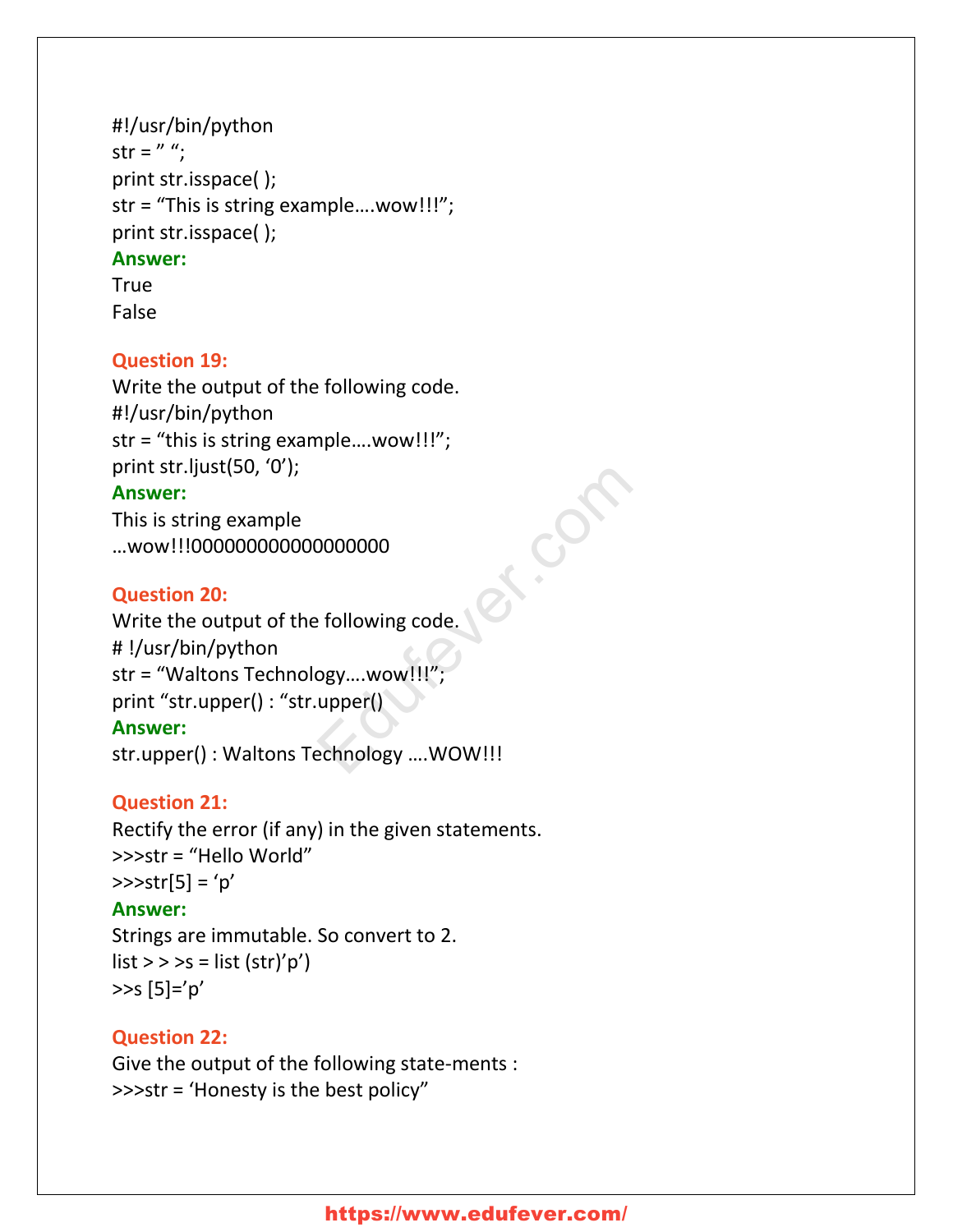# >>>str.replace ('o'.'\*') **Answer:**

H\*nesty is the best p\*licy.

# **Short Answer type Questions [2 mark each]**

#### **Question 1:**

What do you mean by string in Python ?

#### **Answer:**

Strings are amongst the most popular types in Python. We can create them simply by characters in quotes. Python treats single quotes the same as double quotes. Creating strings is as simple as assigning a value to a variable. For example :

var1 = 'Waltons Technology!'

var2 = "Python Programming"

# **Question 2:**

What is indexing in context to Python strings ? J Why is it also called two-way indexing ?

#### **Answer:**

In Python strings, each individual character is ! given a location number, called "index" and this process is called "indexing". Python allocates indices in two directions : text to Python strings ? J Why is it also<br>individual character is ! given a locatio<br>is is called "indexing". Python allocates<br>ion, the indexes are numbered as 0,1,<br>tion, the indexes are numbered as -1,<br>"two-way indexing"

- 1. in forward direction, the indexes are numbered as 0,1, 2, length-1.
- 2. in backward direction, the indexes are numbered as -1, -2, -3,…. length. This is known as "two-way indexing".

# **Question 3:**

What is a string slice ? How is it useful ?

#### **Answer:**

A sub-part or a slice of a string, say s, can be obtained using s[n : m] where n and m are integers. Python returns all the characters at indices n, n+1, n+2,…. m-1. For example,

'Oswaal Books' [1 : 4] will give 'swa'

# **Question 4:**

How you can "update" an existing string ?

#### **Answer:**

You can "update" an existing string by (re) assigning a variable to another string.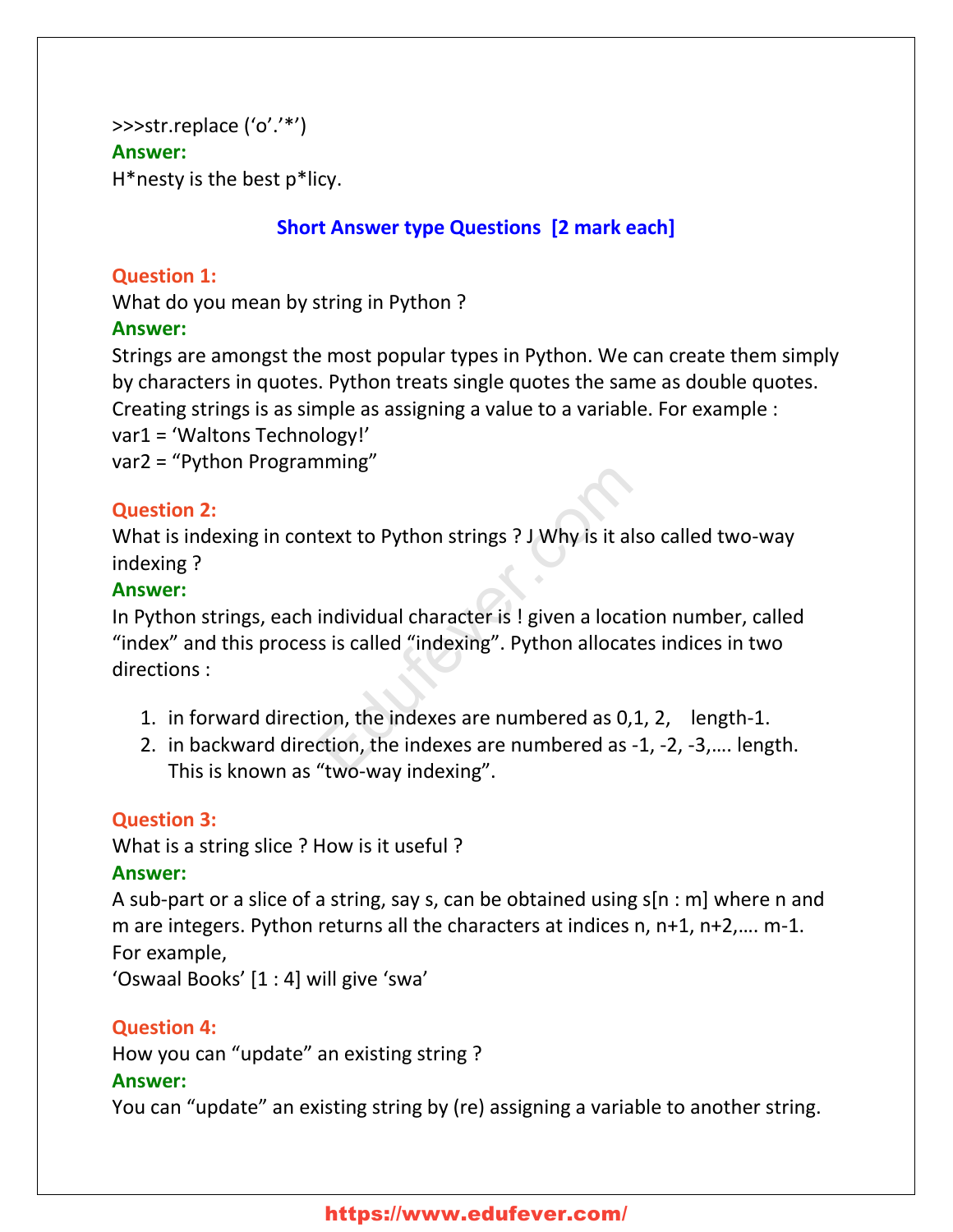The new value can be related to its previous value or to a completely different string altogether. Following is a simple example : # !/usr/bin/python var1 = 'Hello World!' print"Updated String:-",var i[:6] + 'Python'

# **Question 5:**

Describe Triple Quotes in Python.

# **Answer:**

Python's triple quotes comes to the rescue by allowing strings to span multiple lines, including verbatim NEWLINEs, TABs, and any other special characters. The syntax for triple quotes consists of three consecutive single or double quotes. # !/usr/bin/py thon

para str = """this is a long string that is made up of several lines and non-printable characters such as

TAB ( $\setminus t$ ) and they will show up that way when displayed.

NEWLINEs within the string, whether explicitly given like this within the brackets [ \n ], or just a NEWLINE within the variable assignment will also show up. " " " " " " " me string that is made up of several line<br>show up that way when displayed.<br>tring, whether explicitly given like this<br>within the variable assignment will als<br>example.

print para\_str;

# **Question 6:**

Define raw string with example.

# **Answer:**

Raw strings don't treat the backslash as a special character at all. Every character you put into a raw string stays in the way you wrote it :

# !/usr/bin/python

print 'C:\\nowhere'

When the above code is executed, it produces the following result :

C:\nowhere

Now let's make use of raw string. We would put expression in r'expression' as follows :

# !/usr/bin/python

print r'C:\\nowhere'

When the above code is executed, it produces the following result :

C:\\nowhere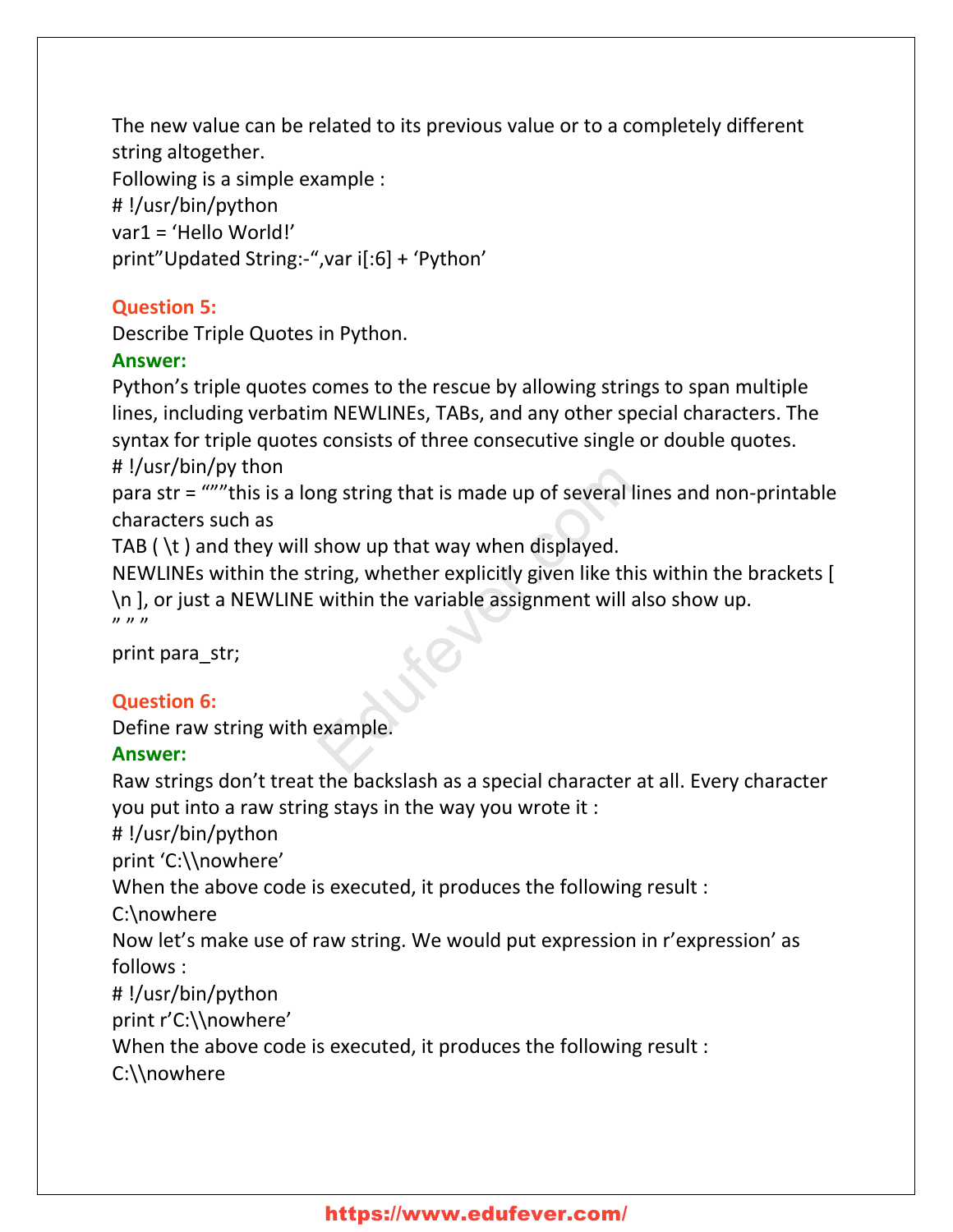# **Question 7:**

Explain Unicode String with example.

#### **Answer:**

Normal strings in Python are stored internally as 8-bit ASCII, while Unicode strings are stored as 16- bit Unicode. This allows for a more varied set of characters, including special characters from most languages in the world.

#### **Example…….**

#!/usr/bin/python print u'Hello, world!'

# **Question 8:**

Describe isdecimal( ) with example.

# **Answer:**

The method isdecimal( ) checks whether the string consists of only decimal characters. This method is present only on Unicode objects.

Note : To define a string as Unicode, one simply prefixes a 'u' to the opening quotation mark of the assignment. The String Consists of the String Consists of the String Consists of the String Consists of the String consists a 'u'<br>g as Unicode, one simply prefixes a 'u'<br>assignment.<br>for isdecimal() method :<br>h Syntax and Return Value

Below is the example.

Syntax :

Following is the syntax for isdecimal( ) method :

str.isdecimal( )

# **Question 9:**

Explain zfill (width) with Syntax and Return Value

# **Answer:**

The method zfill( ) pads string on the left with zeros to fill width.

Syntax : str.zfill(width)

Parameters: This is final width of the string. This is the width which we would get after filling zeros. Return Value: This method returns padded string

# **Question 10:**

Write the output of the following code # !/usr/bin/python str = "this is string example….wow!!!"; print str.zfill(40); print str.zfill(50); **Answer:**

On compiling and running the above program, this will produce the following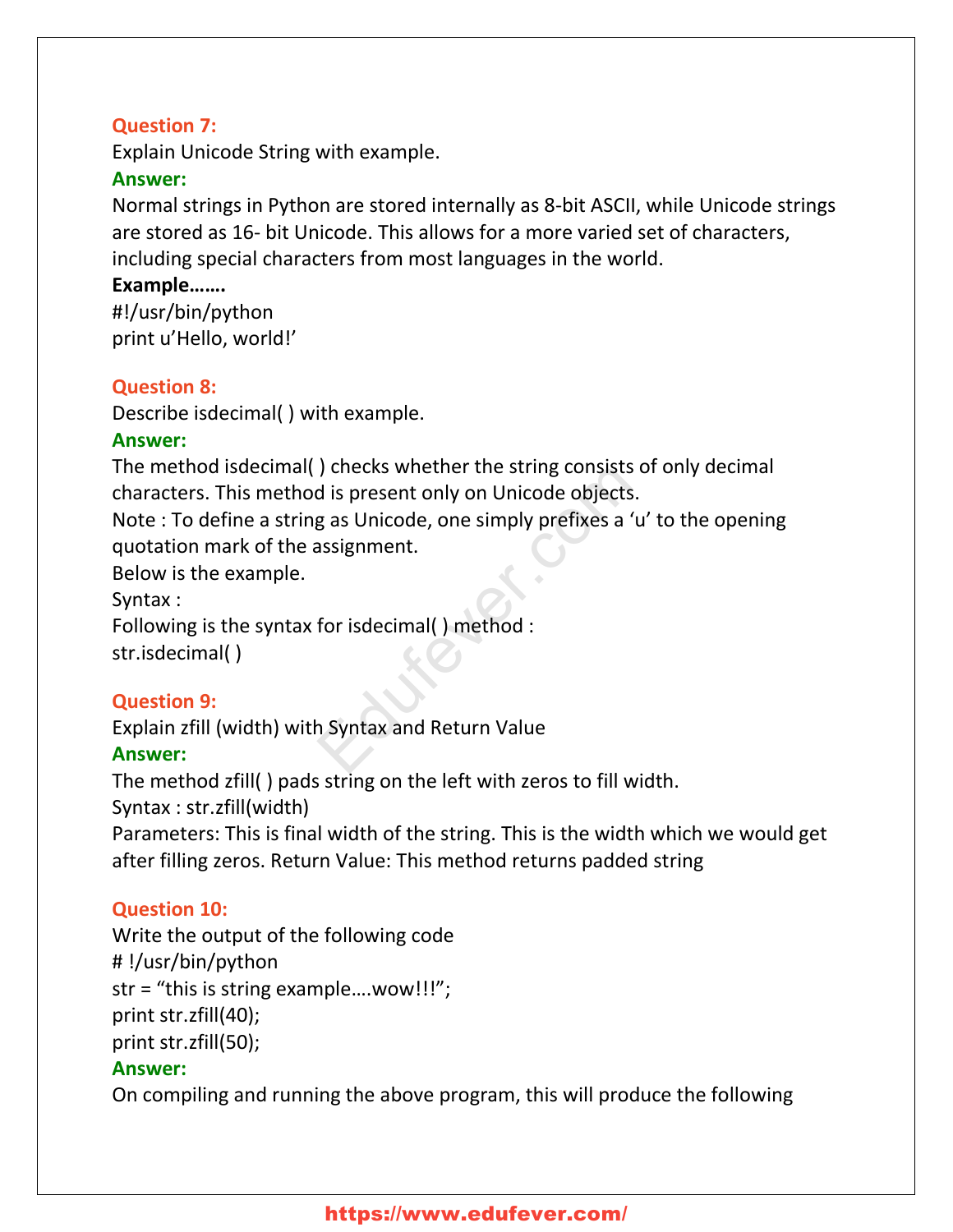result :

OOOOOOOOthis is string example….wow!!! 000000000000000000this is string example…. wow!!!

#### **Question 11:**

Write the output of the following code # !/usr/bin/python from string import maketrAns. # Required to call maketrAns. function. intab = "aeiou" outtab = "12345" trantab = maketrAns.(intab, outtab) str = "this is string example….wow!!!"; print str.trAns.late(trantab, 'xm'); **Answer:**

The given code will produce following result : th3s 3s str3ng 21pl2….w4w!M

#### **Question 12:**

Describe the following method trans.late(table, deletechars="")

#### **Answer:**

The method translate( ) returns a copy of the string in which all characters have been translated using table (constructed with the maketrans( ) function in the string module), optionally deleting all characters found in the string deletechars. M4W!M<br>
method trans.late(table, deletechars='<br>
) returns a copy of the string in which a<br>
able (constructed with the maketrans(<br>
ally deleting all characters found in the<br>
e() in Python

#### **Question 13:**

Give an example of title( ) in Python **Answer:** The following example shows the usage of title( ) method # !/usr/bin/python str = "this is string example….wow!!!"; print str.title( ); On compile and run the above program, this will produce the following result : This Is String Example….Wow!!!

#### **Question 14:**

Give an example of swapcase( ) in Python **Answer:** The following example shows the usage of swapcase( ) method. # !/usr/bin/py thon str = "this is string example….wow!!!";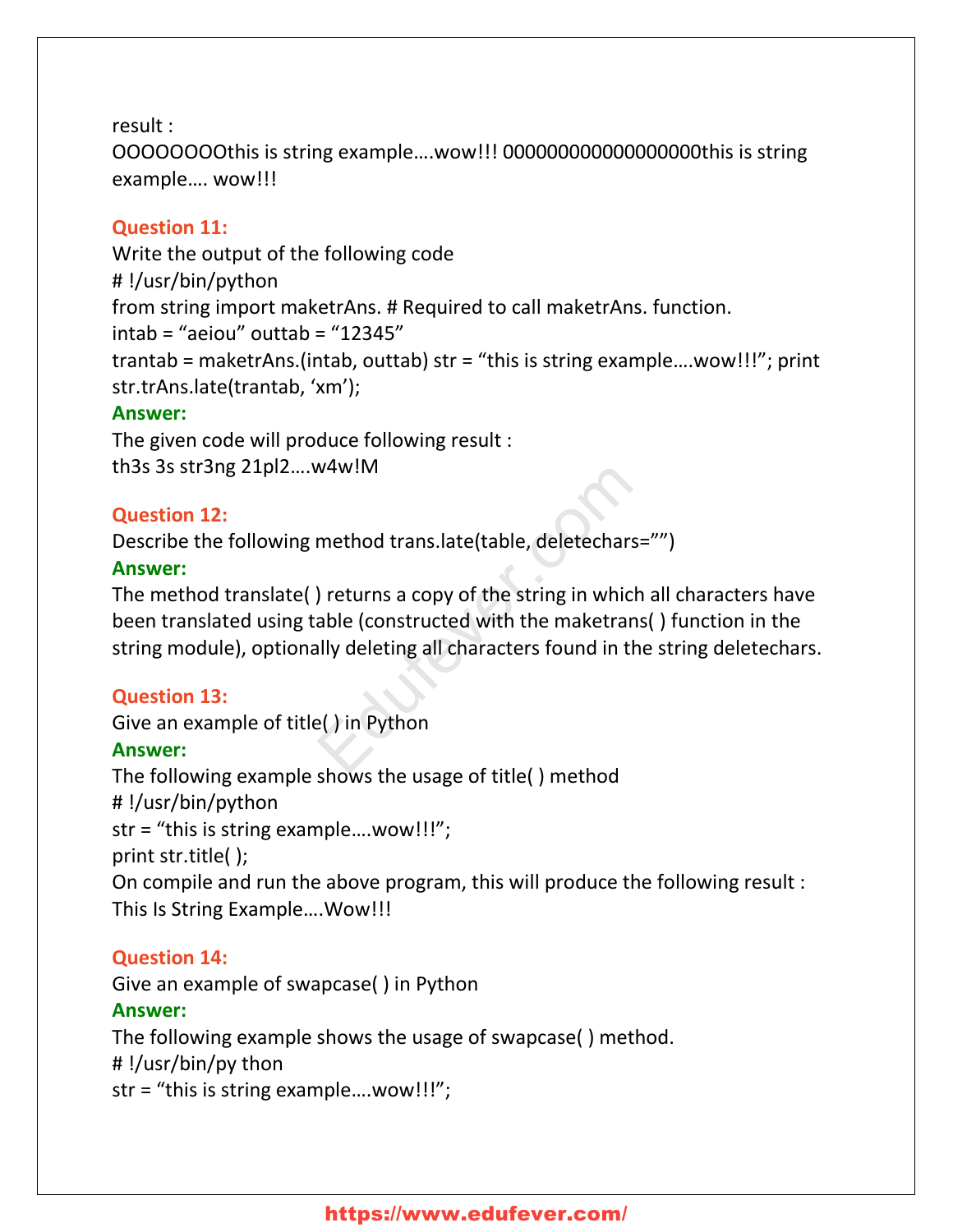```
print str.swapcase( );
str = "THIS IS STRING EXAMPLE….WOW!!!";
print str.swapcase( );
This will produce the following result :
THIS IS STRING EXAMPLE….WOW!!!
this is string example….wow!!!
```
### **Question 15:**

Define strip ([chars]) with its syntax

#### **Answer:**

The method strip( ) returns a copy of the string in which all chars have been stripped from the beginning and the end of the string (default whitespace characters).

**Syntax**: str.strip([chars]);

#### **Question 16:**

Explain Parameters of str.startswith(str, beg=0,end=len( string) );

#### **Answer:**

 $str$  – This is the string to be checked.

beg — This is the optional parameter to set start index of the matching boundary. end — This is the optional parameter to set end index of the matching boundary.

#### **Question 17:**

Explain Parameters of str.rjust(width[, fillchar]) **Answer:** II;<br>str.startswith(str, beg=0,end=len( string<br>to be checked.<br>nal parameter to set start index of the nal parameter to set end index of the i<br>str.rjust(width[, fillchar])

width — This is the string length in total after padding. fillchar — This is the filler character, default is a space.

# **Question 18:**

```
Write the output of the given Python code # !/usr/bin/python
str = "this is really a string example…. wow!!!";
str = "is";
print str.rfind(str);
print str.rfind(str, 0,10);
print str.rfind(str, 10, 0);
print str.find(str);
print str.find(str, 0,10);
print str.find(str, 10, 0);
```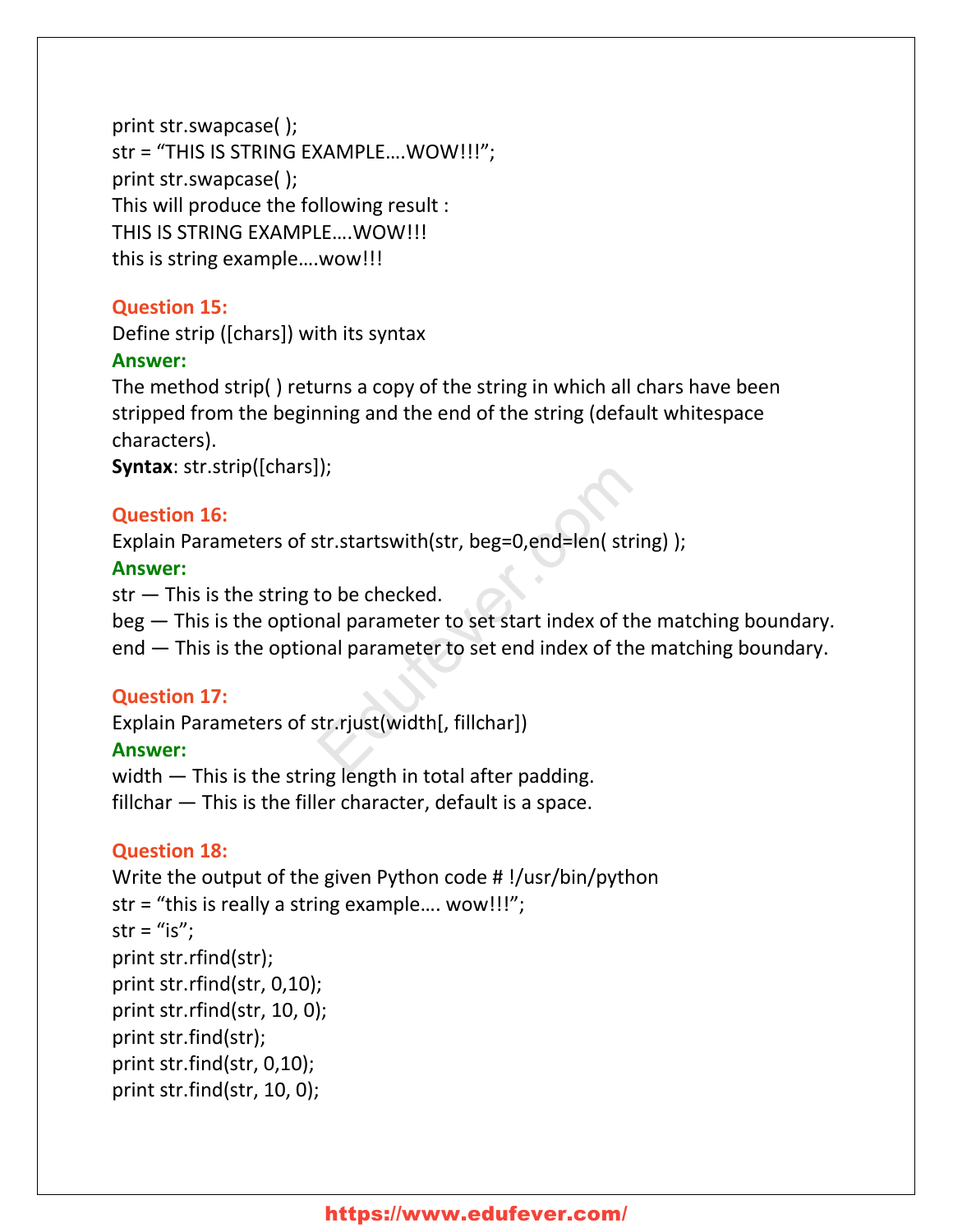#### **Answer:**

Above code will produce the following result :

- 5 5 -1 2
- $\mathcal{P}$
- -1

# **Question 19:**

```
Write the output of the given code #!/usr/bin/python
str = "this-is-real-string-example….wow!!!";
print "Min character: " + min(str);
str = "this-is-a-string-example….wow!!!";
print "Min character: " + min(str);
Answer:
Min character: !
```

```
Min character: !
```
# **Question 20:**

```
Write the output of the given code #!/usr/bin/python
str = "this is really a string example….wow!!!";
print "Max character: " + max(str);
str = "this is a string example….wow!!!";
print "Max character: " + max(str);
                               ample....wow!!! ;<br>+ min(str);<br>? given code #!/usr/bin/python<br>ing example....wow!!!";<br>+ max(str);<br>#max(str);
```
#### **Answer:**

**Output** Max character: y Max character: x

# **Question 21:**

Describe the function maketrans( )

#### **Answer:**

The method maketrans( ) returns a translation table that maps each character in the intab string into the character at the same position in the outtab string. Then this table is passed to the translate( ) function.

Syntax : str.maketrans(intab, outtab]);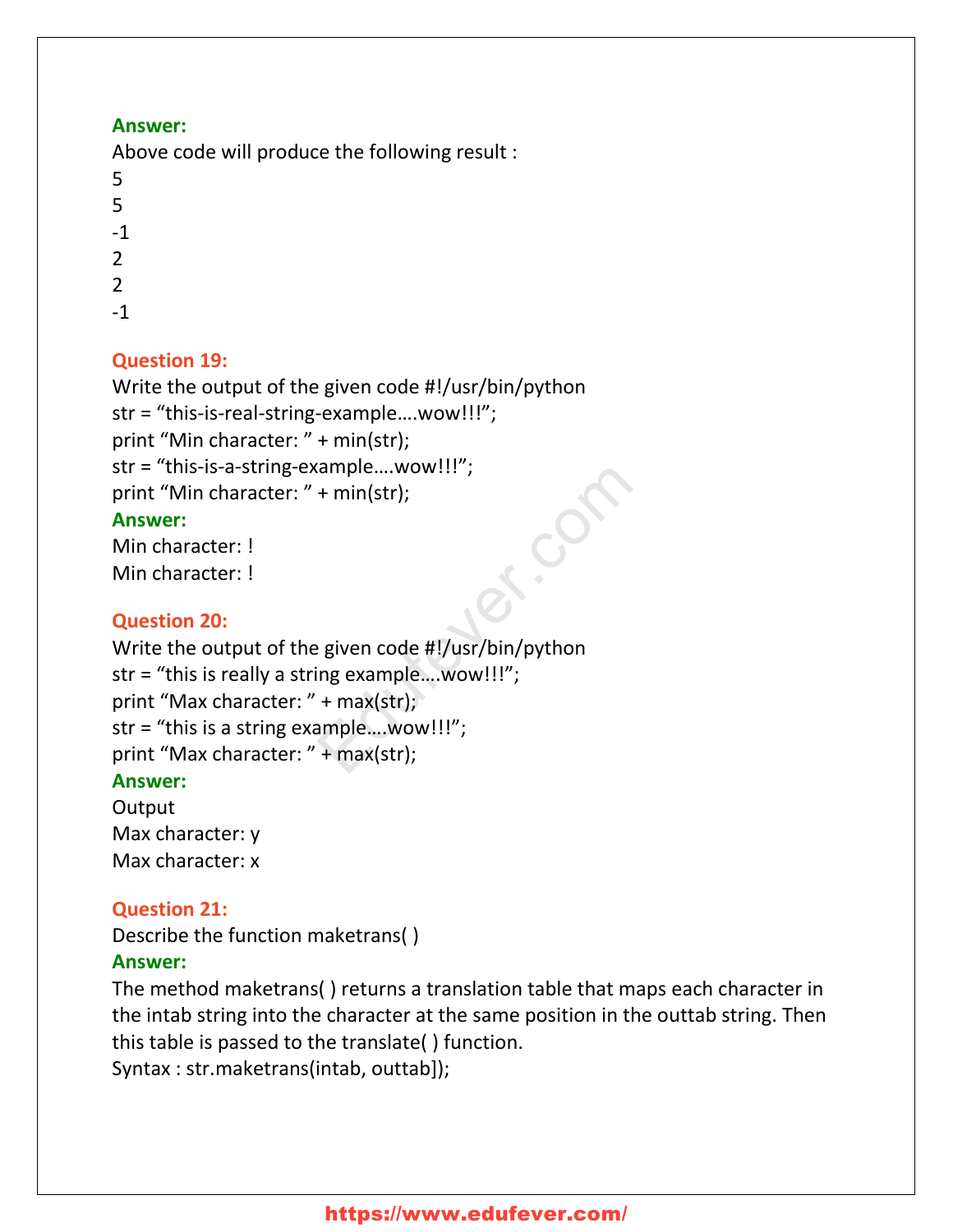# **Question 22:**

Write the output of the following code #!/usr/bin/py thon str = " this is string example….wow!!! "; print str.lstrip( ); str = "88888888this is string example….wow!!!8888888"; print str.lstrip('8'); **Answer:**

**Output** this is string example….wow!!! this is string example..,.wow!!!8888888

#### **Question 23:**

Study the given script

defmetasearch( ):

import re

p=re.compile('sing+')

searchl=re.search(p,' Some singers sing well')

if searchl:

```
match=searchl.group( )
```
index=searchl.start( )

lindex=search 1 ,end( )

print "matched", match, "at index", index ,"ending at", lindex else: ome singers sing well')<br>
The singer of the single value of the single state of the single state of the single state of the single state of the single state of the single state of the single state of the single state of the

```
print "No match found"
```
metasearch( )

What will be the output of the above script if search( ) from the re module is replaced by match ( ) of the re module. Justify your answer

# **Answer:**

The output would be "N match found"

Justification : re.search( ) rill attempt the pattern throughout the string, i ntil it finds a match. re.match( ) on the other hand, only attempts the pattern at the very start of the string.

#### **Example :**

>>>re.match("d", "abcdef') # No match >>>re.search("d", "abcdef') # Match

#### **Question 24:**

What will be the output of the script mentioned below? Justify your answer, def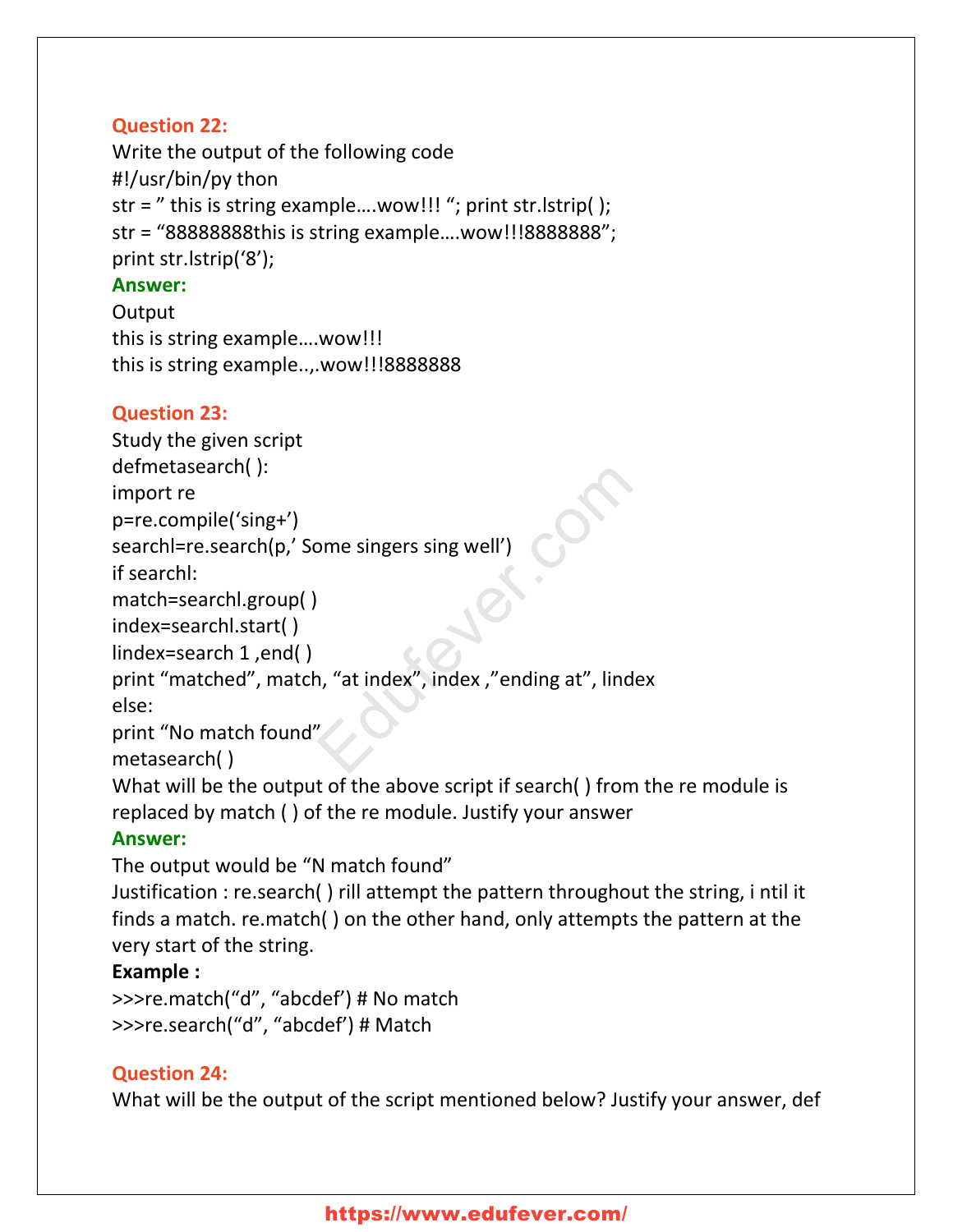find) ): import re p=re.compile(' sing+') searchl=p.findall('Some singer sing well') print searchl **Answer:** Output : ['sing', 'sing'] Justification : fmdall( ) finds all occurences of the given substring with

metacharacter.

# **Long Answer type Questions [4 mark each]**

#### **Question 1:**

What is the concept of immutable strings ?

#### **Answer:**

Strings are immutable means that the contents of string cannot be chrnged after it is created.

For example :

>>> str = 'Meney'

 $\gg$  str  $[3] = 'h'$ 

Type Error : 'str' object not support item assignment Python does not allow to change a character in a string. So an attempt to replace 'e' in the string by 'h' displays a Type Error. minimum<br>means that the contents of string cannot support item assignment Python of string. So an attempt to replace 'e' in

#### **Question 2:**

What do you understand by traversing a string ? Ans. Traversing a string means accessing all the elements of the string one after the other by using the subscript. A string can be traversed using for loop or while loop.

For example :

```
A = 'Python'
i = 0while i < lenn (A) :
print A[i]
i = i + 1Output :
P
```
- y
- t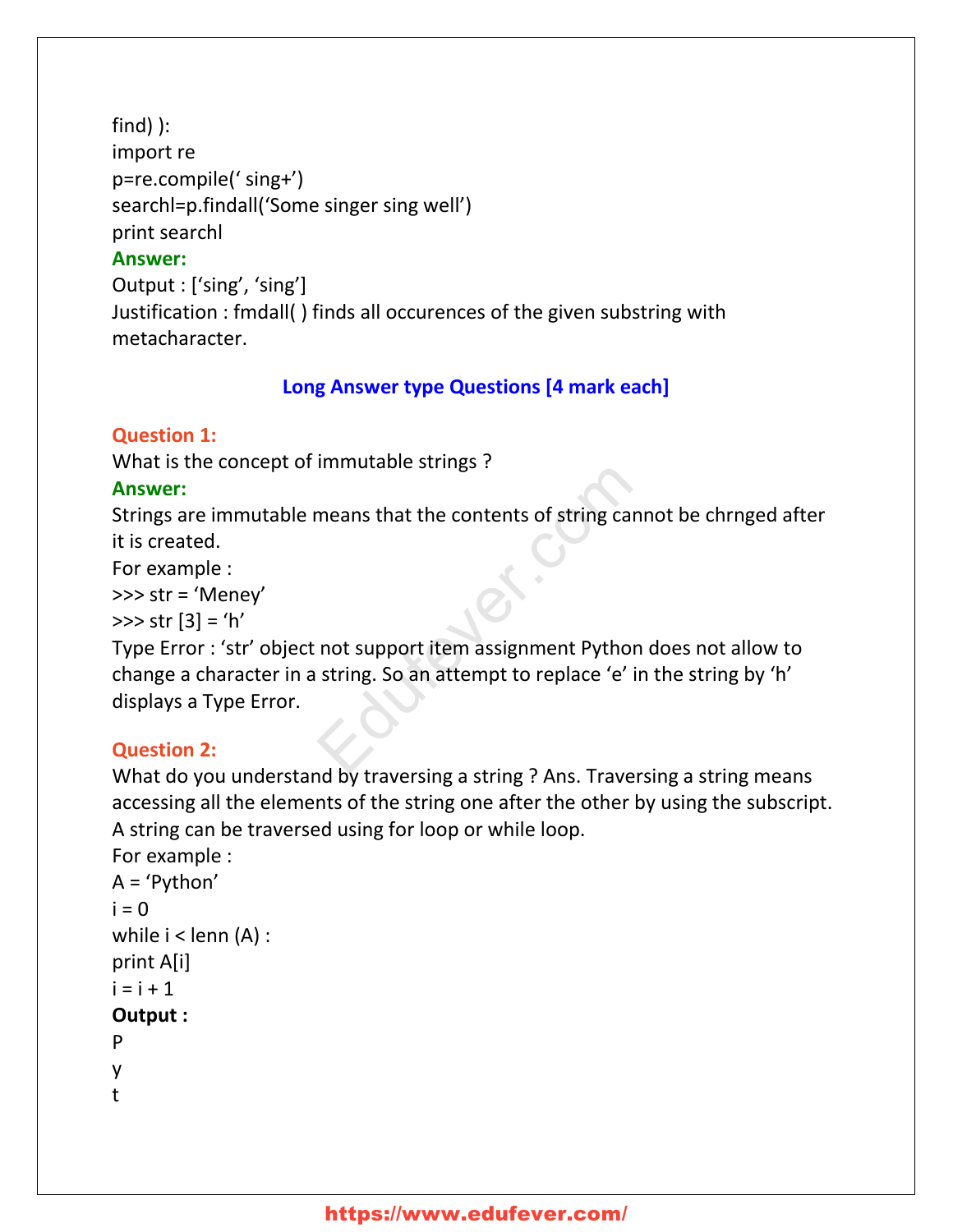h o

n

#### **Question 3:**

Write a program to check whether the string is a palindrome or not.

#### **Answer:**

```
def palindrom ( ) :
str = input ("Enter the string")
l = len (str)P = 1 - 1inex = 0
while (index < p) :
if (str[index] = str[p]:
index = index + 1p = p - 1else :
print "String is not a palindrom" break
else :
print "String is a palindrom"
                                         Education of the string of the string of the string of the string of the string of the string of the string of the string of the string of the string of the string of the string of the string of the string of the string of
```
#### **Question 4:**

Write a program to count number of 's' in the string 'successor'.

#### **Answer:**

```
def letcount ( ) :
word = 'successor'
count = 0for letter in word :
if letter = = 's' :
count = count + 1print (count)
```
#### **Question 5:**

Write a program to determine if the given word is present in the string. **Answer:** def wsearch ( ) : imprt re word = 'good'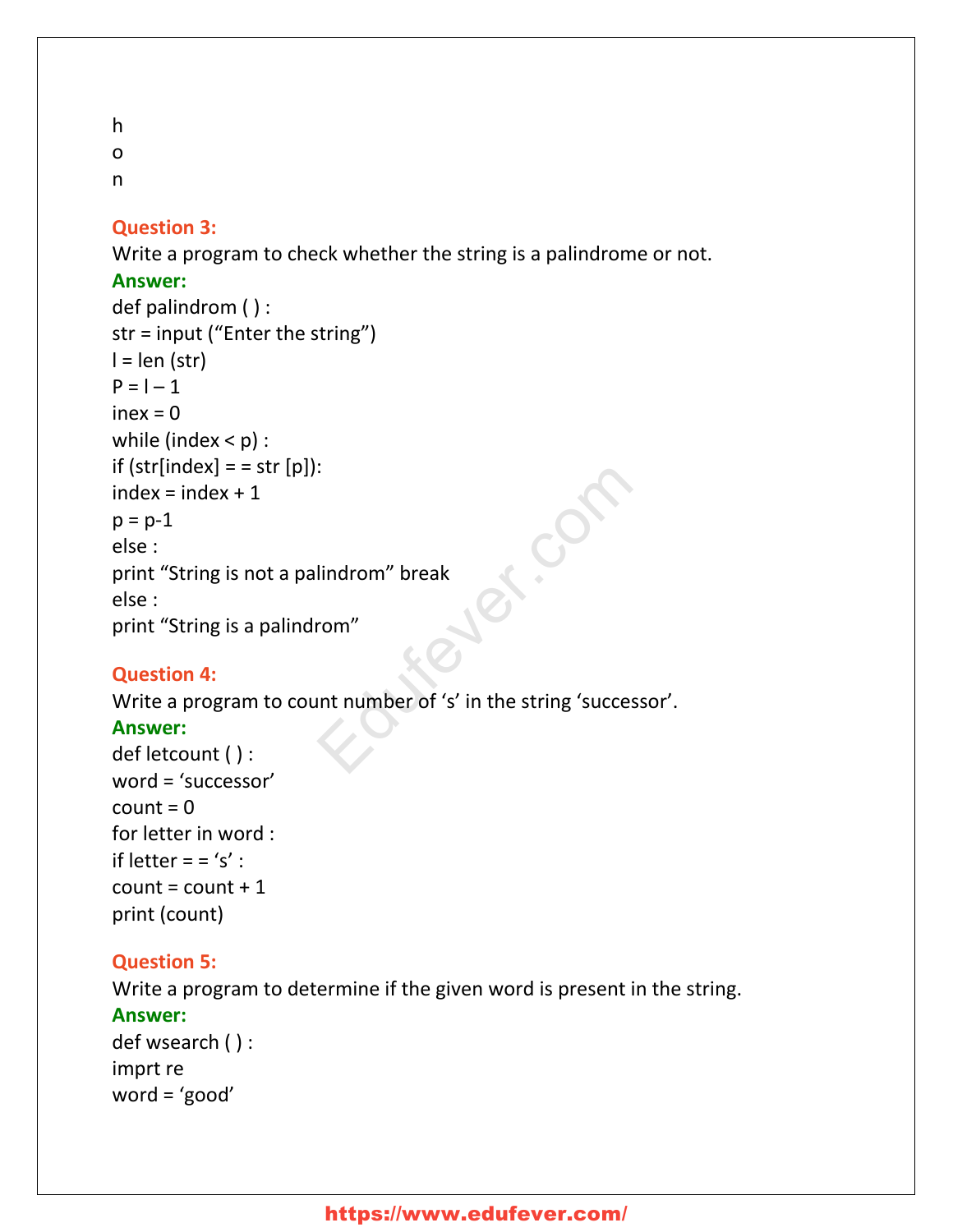search1 = re.search (word, 'I am a good person') if search1 : position = search1.start ( ) print "matched", word, "at position", position else : print "No match found"

### **Question 6:**

Input a string "Green Revolution". Write a script to print the string in reverse. **Answer:**

Edufever.com

```
def reverseorder(list 1) :
relist = [ ]i = len (list 1) - 1while i > 0 :
relist.append (list [i])
i = 1 - 1return relist
```
# **Question 7:**

Write a program to print the pyramid ?

#### **Answer:**

num = eval (raw\_input ("Enter an integer from 1 to 5:")) if num  $< 6$ : for i in range  $(1, num + 1)$ : for j in range (num-i, 0,-1): print  $('''')$ for  $j$  in range (i,  $0, -1$ ): print (j) for j in range  $(2, i+1)$ : print (j) print  $('''')$ else : print ("The number entered is greater than 5")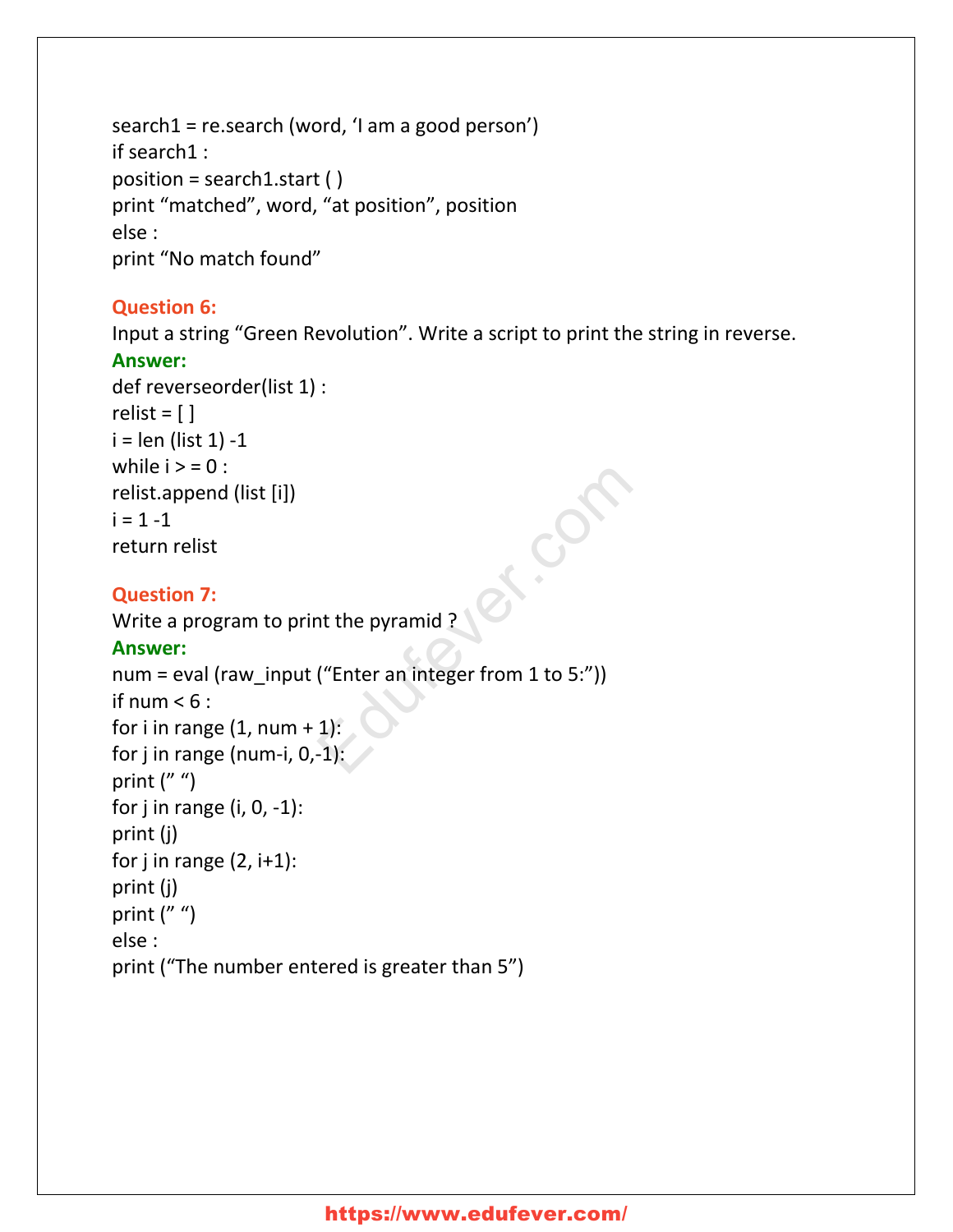# **Question 8:**

Write the syntax of isdecimal( ) and give suitable example

# **Answer:**

The method isdecimal( ) checks whether the string consists of only decimal characters.

This method are present only on Unicode objects. Below is the example.

```
Syntax
str.isdecimal( )
Example
# !/usr/bin/python
str = u"this2009″;
print str.isdecimal( );
str = u"23443434″;
print str.isdecimal( );
This will produce the following result :
False
True
                                 Public
```
# **Question 9:**

Write the output of the following python code #!/usr/bin/python str = "Line1-a b c d e f\nLine2- a b  $c\nh\ln$ ine4- a b c d"; print str.splitlines( ); print str.splitlines(O); print str.splitlines(3); print str.splitlines(4); print str.splitlines(5); **Answer: Output**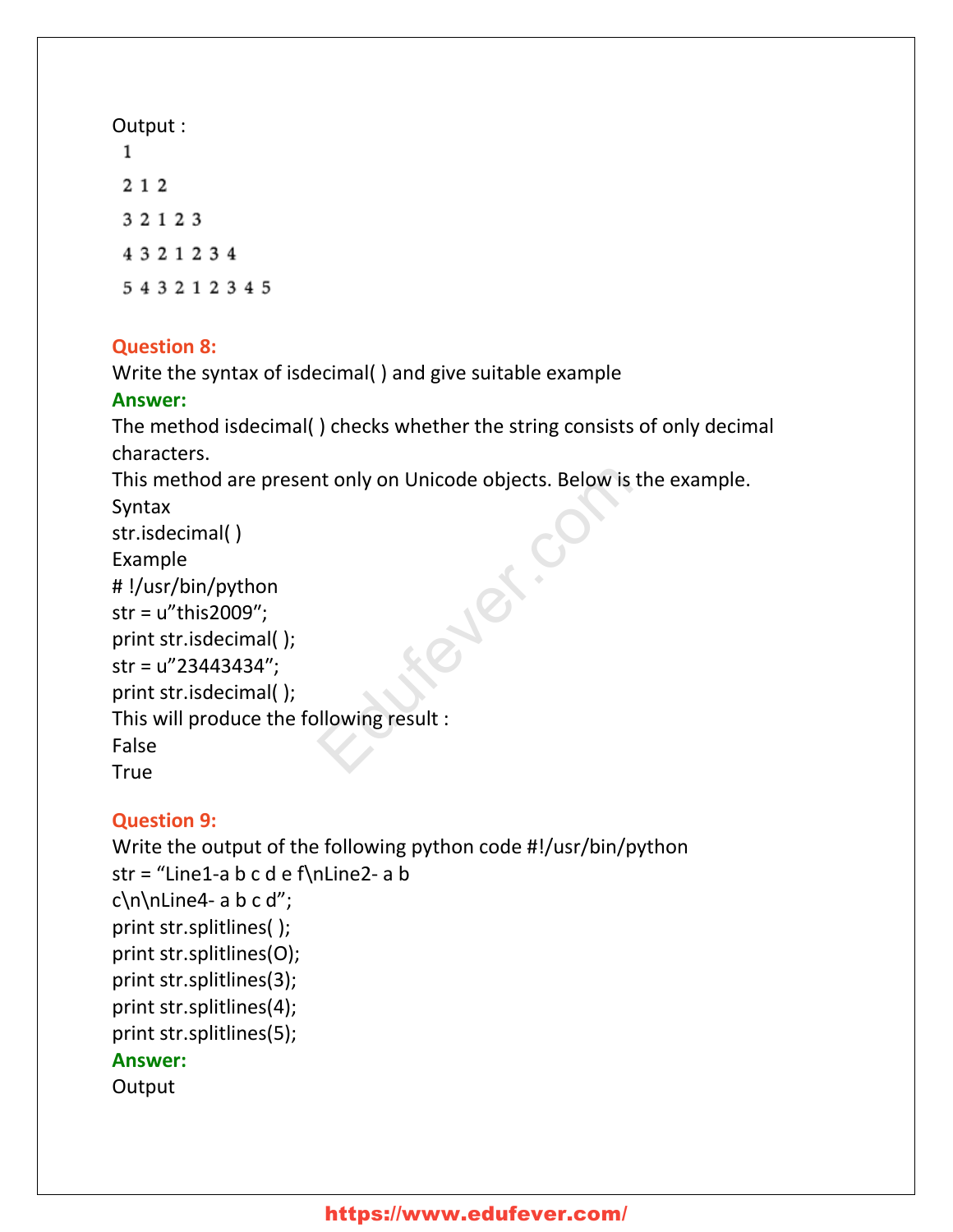```
['Linel-a b c d e f', 'Line2- a b c', ", 'Line4- abed']
['Linel-a b c d e f', 'Line2- a b c', ", 'Line4- abed']
['Linel-a b c d e f\ri, 'Line2- a b c\ri, '\n', 'Line4- a b c d']
['Linel-a b c d e f\langle n', 'Line2- a b c\langle r|, 'Line4- a b c d']
['Linel-a b c d e f\ri, 'Line2- a b c\ri, '\n', 'Line4- a bed']
```
# **Question 10:**

Define split( ) with suitable example.

# **Answer:**

The method split( ) returns a list of all the words in the string, using str as the separator (splits on all whitespace if left unspecified), optionally limiting the number of splits to num.

Syntax

str.split(str="", num=string.count(str)).

Parameters

str — This is any delimeter, by default it is space.

num — This is number of lines to be made.

# **Example**

```
# !/usr/bin/python
```
str = "Linel-abcdef \nLine2-abc \nLine4-abcd";

print str.split( ); print str.split( $'$  1 );

# **OUTPUT**

['Linel-abcdef', 'Line2-abc', 'Line4-abcd'] ['Linel-abcdef', '\nLine2-abc \nLine4-abcd'] ring.count(str)).<br>
eter, by default it is space.<br>
of lines to be made.<br>
ne2-abc \nLine4-abcd";<br>
r.split('1);<br>
bc', 'Line4-abcd']<br>
e-abc \nLine4-abcd']

# **Question 11:**

Explain replace(old, new [, max])

# **Answer:**

The method replace( ) returns a copy of the string in which the occurrences of old have been replaced with new, optionally restricting the number of replacements to max.

Syntax

str.replace(old, new[, max])

Parameters –

old — This is old substring to be replaced.

new — This is new substring, which would replace old substring.

max – If this optional argument max is given, only the first count occurrences are replaced.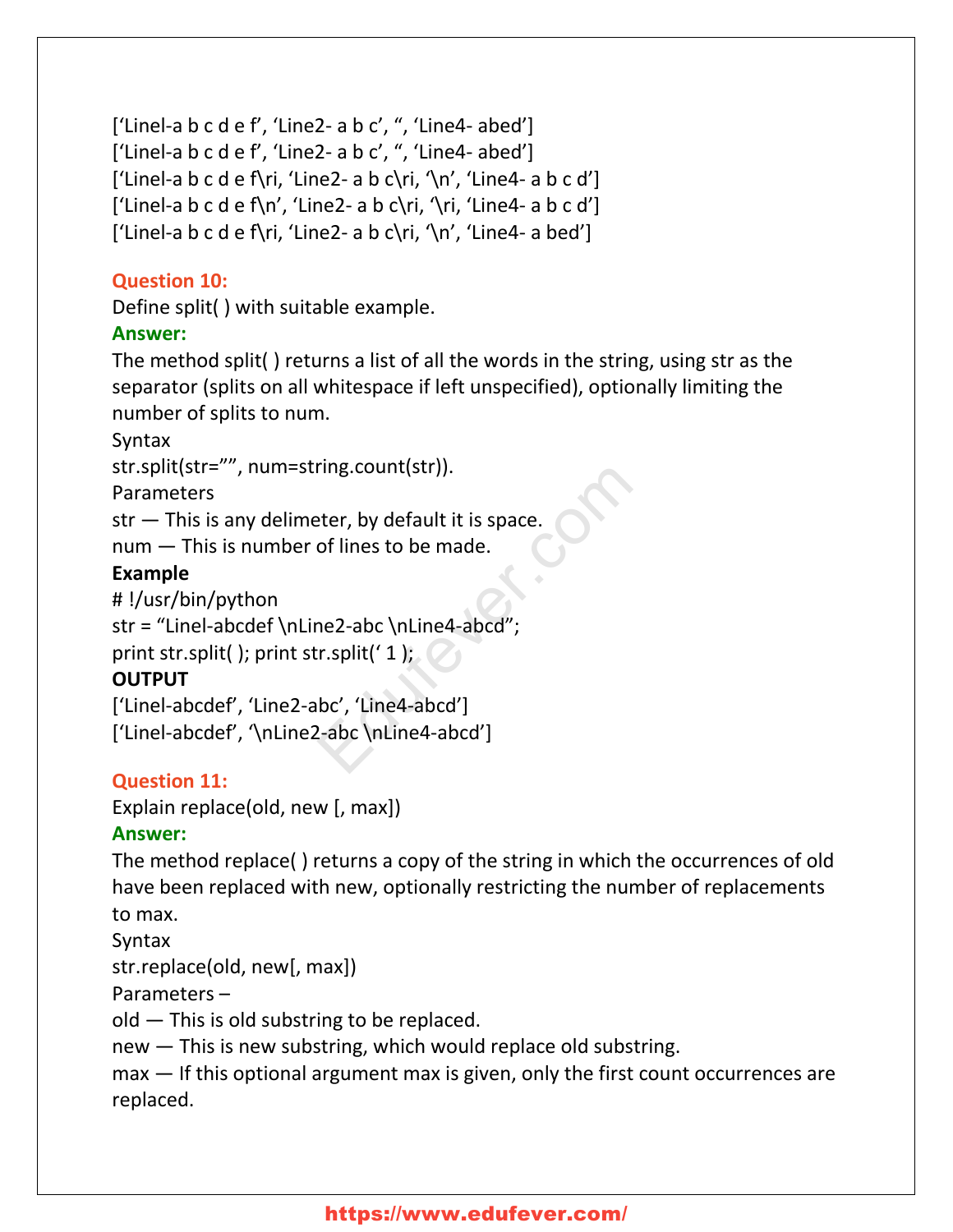#### **Example**

# !/usr/bin/python str = "this is string example….wow!!! this is really string"; print str.replace("is", "was"); print str.replace("is", "was", 3); **OUTPUT**

thwas was string example….wow!!! thwas was really string thwas was string example….wow!!! thwas is really string

# **Question 12:**

Describe index(str, beg=0, end=len(string)) with example

# **Answer:**

The method index( ) determines if string str occurs in string or in a substring of string if starting indexbeg and ending index end are given. This method is same as find( ), but raises an exception if

sub is not found.

# **Syntax**

```
str.index(str, beg=0 end=len(string))
```
# **Example**

```
# !/usr/bin/python
str = "this is string example….wow!!!";
str = "exam";
print str.index(str);
print str.index(str, 10);
print str.index(str, 40);
OUTPUT
15
15
Traceback (most recent call last):
                                           Explicit in the Contract of Contract of Contract of Contract of Contract of Contract of Contract of Contract of Contract of Contract of Contract of Contract of Contract of Contract of Contract of Contract of Contract of Co
```
File "test.py", line 8, in print str.index(str, 40); ValueError: substring not found shell returned 1

# **Question 13:**

Explain expandtabs(tabsize=8) with example

# **Answer:**

The method expandtabs( ) returns a copy of the string in which tab characters ie. '\t' have been expanded using spaces, optionally using the given tabsize (default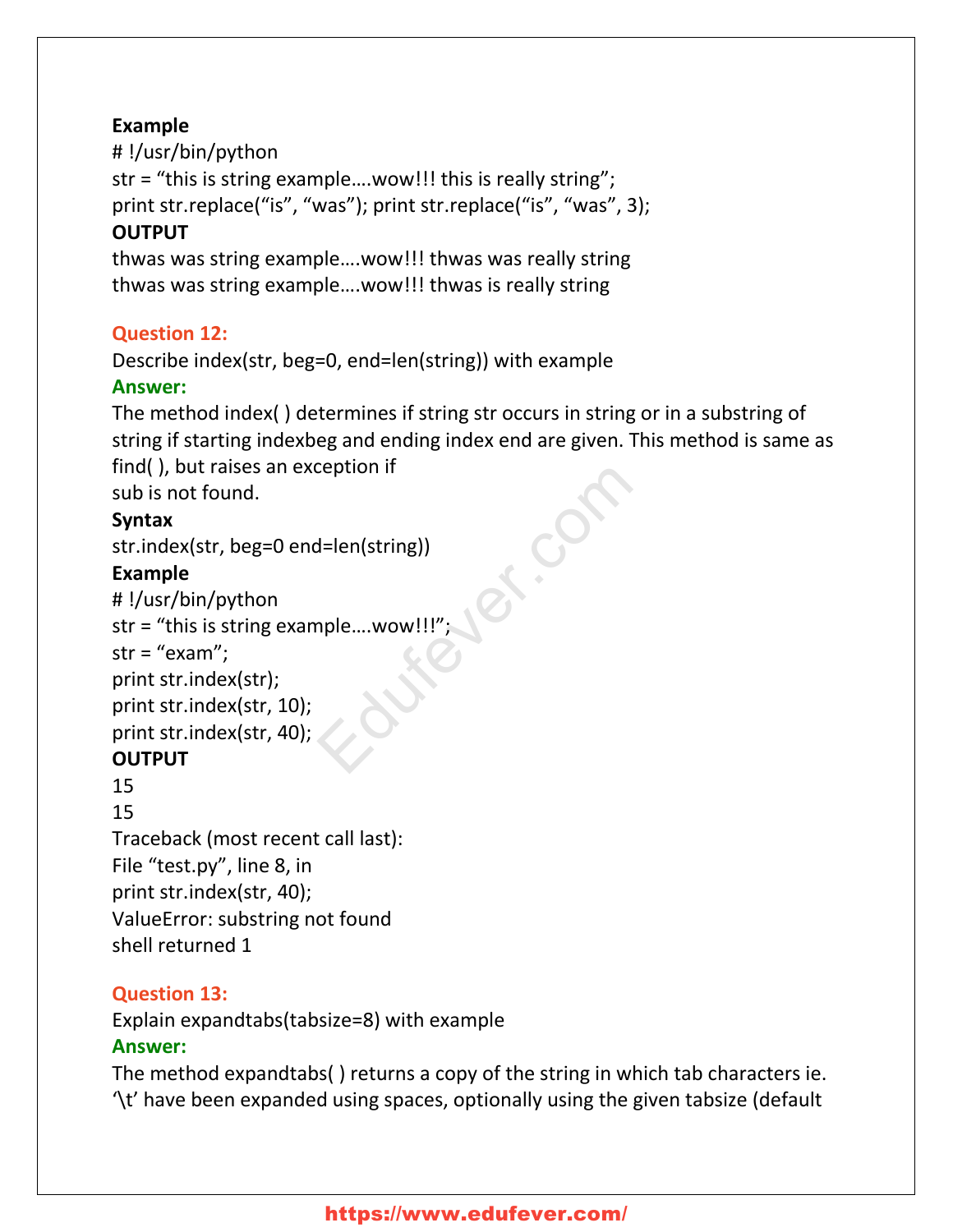#### 8).

# **Syntax**

Following is the syntax for expandtabs( ) method : str.expandtabs(tabsize=8)

# **Example**

#!/usr/bin/python str = "this is\tstring example….wow!!!"; print "Original string: " + str; print "Defualt exapanded tab: " + str.expandtabs( ); print "Double exapanded tab: " + str. expandtabs(16); OUTPUT Original string: this is string example….wow!!! Defualt exapanded tab: this is string example…. wow!!! Double exapanded tab: this is string example.... wow!!!

#### **Question 14:**

Write Python script that takes a string with multiple words and then capitalizes the first letter of each word and forms a new string out of it.

# **Answer:**

```
string = raw_input ("Enter a string :")
length = len (string)
a = 0end – length
string 2 = " # empty string
while a < length
if a == 0string 2 == string [0].upper()a == 1elif (string [a] = - '' and string [a+1]!=") :
string 2 + 5 string [a]string 2 + = string [a+1].upper()
a + 2else :
string 2 + 5 string [a]a + 1print "Original string :", string
print "Converted string :", string2
                               !!<br>
: this is string example.... wow!!!<br>
it takes a string with multiple words an<br>
word and forms a new string out of it.<br>
ter a string :")
```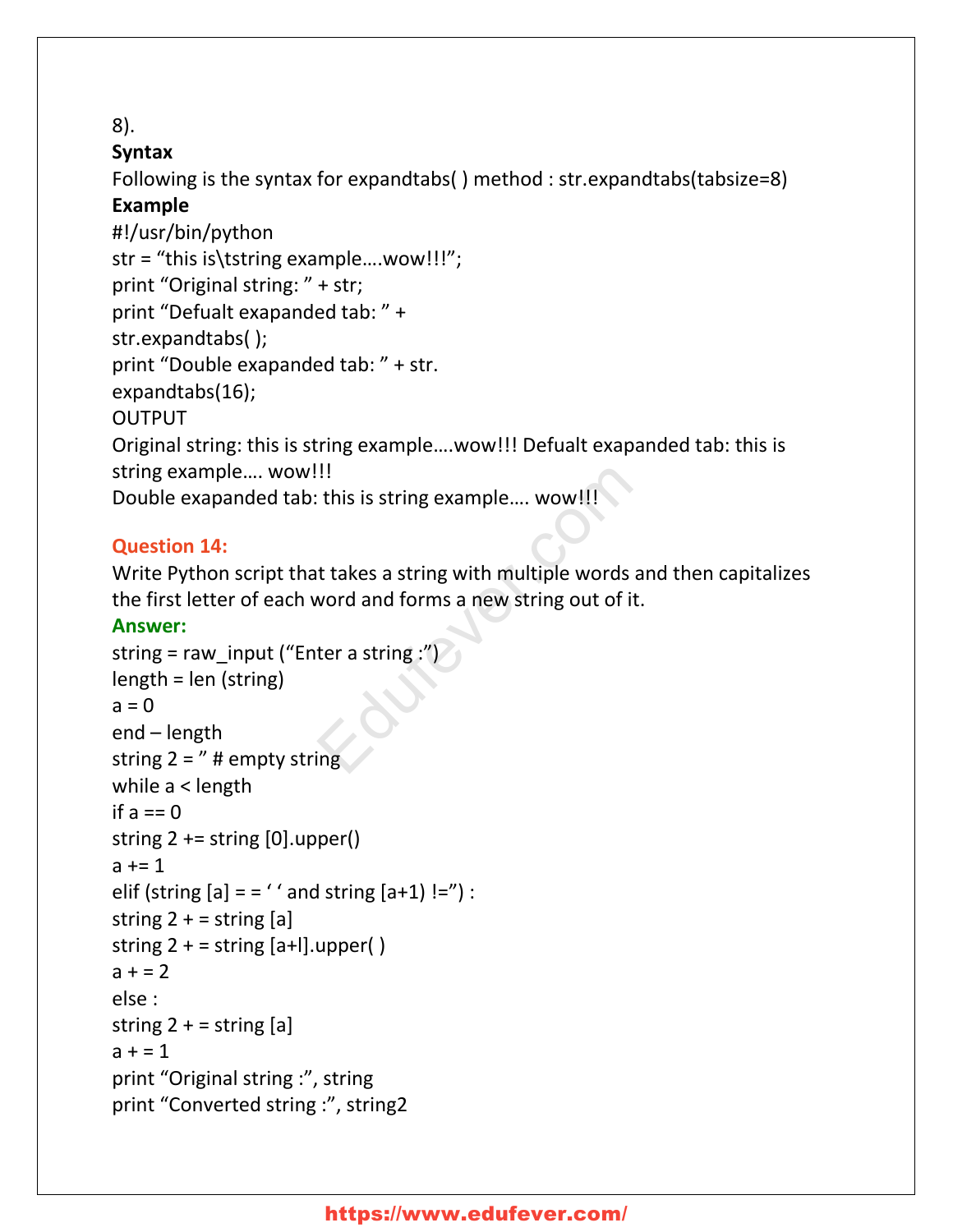### **Question 15:**

Write a program that reads a string and display the longest substring of the given string having just the consonants.

#### **Answer:**

```
string = raw input ("Enter a string :")
length = len (string)
max length = 0max sub = 'sub = 'lensub = 0for a in range (length) :
if string [a] in aeiou 'or string [a] in'AEIOU':
if lensub > maxlength :
maxsub = submaxlength – lensub
sub = 'lensub 0
else :
sub += string[a]lensub = len(sub)
a + 1print "Maximum length consonent
substring is :", maxsub,
print "with", maxlength, "characters"
                                 Syles Com
```
# **Question 16:**

Write a program that reads email id of a person in the form of a string and ensures that it belongs to domain @gmail.com.

#### **Answer:**

```
email = raw_input ("Enter email ID :")
domain = "@gmail.com"
lendo = len(domain)
lenm = len(email)
sub = email [lenm – lendo:]
if sub = = domain :
if lendo != lenm :print "It is a valid email ID"
else :
```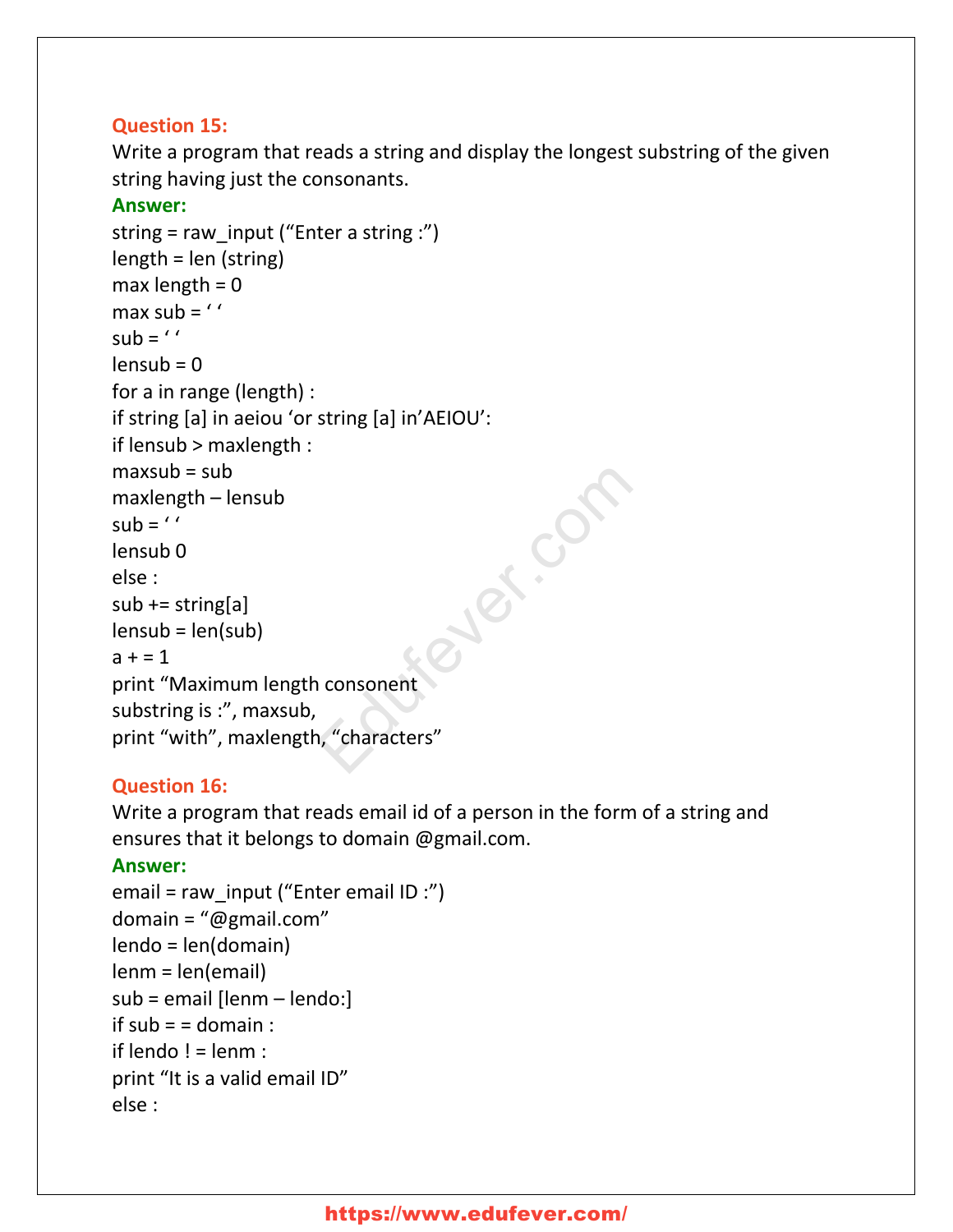print "It is an invalid email ID" else : print "It's domain is different"

#### **Question 17:**

Write a program that reads a string and then prints a string that capitalizes every other letter in the string.

#### **Answer:**

```
string = raw input ("Enter a string:")
length = len (string)
string 2 = "
for a in range (0, length, 2):
string 2 + - string [a]if a < (length-1):
string 2+ = string [a+1], upper()
print "Original string is", string
print "Converted string is", string2
```
#### **Question 18:**

Consider the string str="Global Warming" Write statements in Python to implement the following upper()<br>
", string<br>
is", string2<br>
"Global Warming" Write statements in<br>
1g<br>
pur characters.<br>
ring starting from index 4 and ending a<br>
ring has alphanu-meric characters or r<br>
characters from the string.

**(a)** To display the last four characters.

- **(b)** To display the substring starting from index 4 and ending at index 8.
- **(c)** To check whether string has alphanu-meric characters or not
- **(d)** To trim the last four characters from the string.
- **(e)** To trim the first four characters from the string.

**(f)** To display the starting index for the substring " WaD.

**(g)** To change the case of the given string.

**(h)** To check if the string is in title case.

(i) To replace all the occurrences of letter "aD in the string with "<sup>\*?</sup>

#### **Answer:**

- **(a)** print str[-4:]
- **(b)** print str[4:8]
- **(c)** str.isalnum( )
- **(d)** str[:-4]

```
(g) str.swapcase( )
```
**(h)** str.istitle( )

```
(i) str.replace('a','*')
```